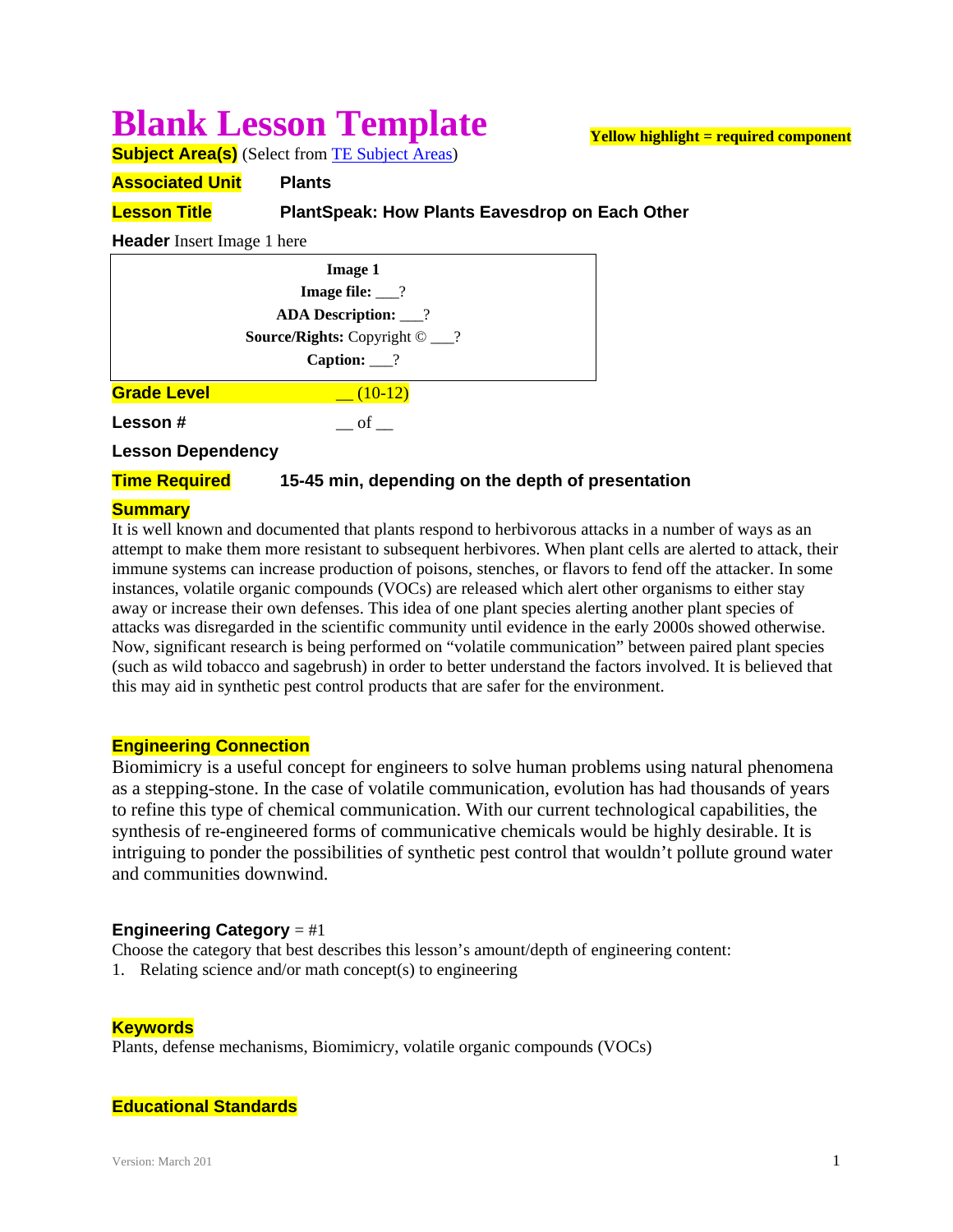# *Science: Texas, science, 2009, The Texas Essential Knowledge and Skills, Chapter 112*

2B know that hypotheses are tentative and testable statements that must be capable of being supported or not supported by observational evidence. Hypotheses of durable explanatory power which have been tested over a wide variety of conditions are incorporated into theories

3D evaluate the impact of scientific research on society and the environment

10A describe the interactions that occur among systems that perform the functions of regulation, nutrient absorption, reproduction, and defense from injury or illness (in animals)

10B describe the interactions tat occur among systems that perform the functions of transport, reproduction, and response in plants

11B investigate and analyze how organisms, populations, and communities respond to external factors

# **Pre-Requisite Knowledge**

#### **Learning Objectives**

After this lesson, students should be able to:

- **Describe what volatile communication refers to and provide an example of its observed occurrence**
- **Relate their understanding of an organism's response to conventional factors (plants to sunlight) to an organism's response to factors we are just beginning to understand (plants to VOCs)**
- **Understand the concept of biomimicry and how it can be useful in solving human problems**

#### **Introduction / Motivation**

Pests such as insects and disease can be a major issue for farmers trying to grow fruits and vegetables, but pesticides produce their own problems as well. Pesticides can be transported either by groundwater systems or by air to receptors downstream/downwind. Pesticides are most often encountered on produce purchased at grocery stores. The exposure levels of most consumers to pesticides from produce are very low, however, chronic exposure may be linked to conditions such as fatigue and headache (NIH Health and Education – Pesticides). The goal for future pesticide production is to make pesticides that are safer for humans and the environment while retaining effectiveness against pests. Mother Nature may be able to help us out with that.

Recently, scientists at several universities have observed a phenomenon that was formerly dismissed. Some plants, like wild tobacco, can "eavesdrop" on their neighbors who are being attacked by herbivores. This eavesdropping, or sensitivity to emitted VOCs, enables the plants to only use precious energy for defenses when they're needed, instead of all the time. Imagine the advantages to a natural pesticide that can be used only as needed.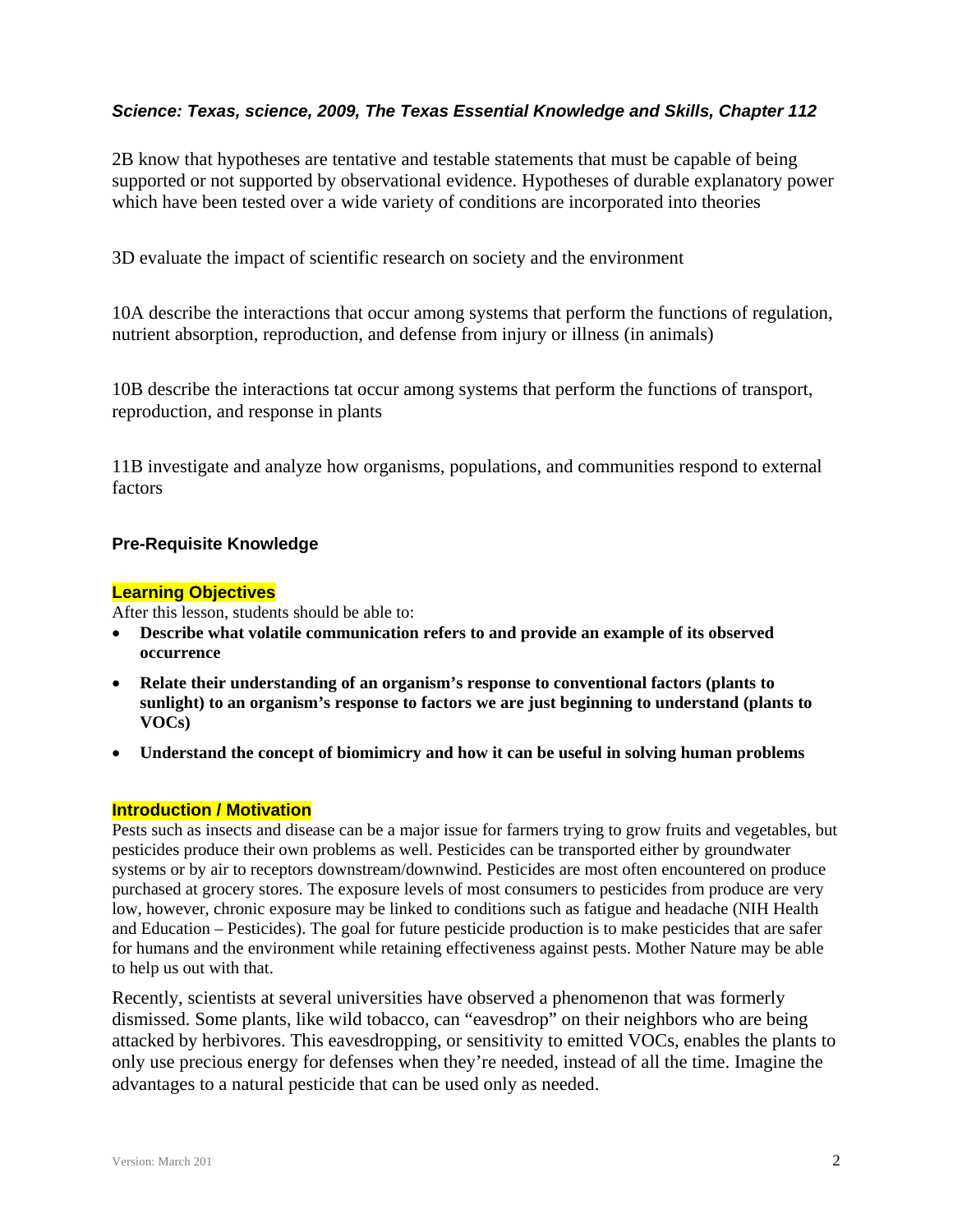## **Lesson Background & Concepts for Teachers**

Volatile communication is a term used to describe the ability of a plant to change its phenotypic level of resistance based on reception and processing of airborne chemicals emitted by a neighboring plant. The original observations of this phenomenon were typically disregarded by the majority of scientists due to lack of controls, however, more recent laboratory studies have presented more quantitative evidence supporting the field observations.

Prof. Rick Karban from the University of California, Davis, studies the interactions of sagebrush and wild tobacco (http://karban.wordpress.com/research/). When the sagebrush is attacked by herbivores, the severed leaf cells emit the VOC methyl jasmonate (MeJA), which cues leaf cells on adjacent leaves, branches, and sagebrush plants to increase production of polyphenol oxidase (PPO, an antinutritive chemical that provides resistance to herbivores). Although of an entirely different species, wild tobacco was observed to respond to the same chemical indicator, MeJA, and increase production of PPO. Since then, Prof. Karban has conducted numerous studies testing the robustness of this theory in both field and laboratory experiments. More information on his work can be found in his publications and at his website (listed above).

**Image** Insert Image # or Figure # here [use Figure # if referenced in text]

| <b>Figure 1</b>                             |
|---------------------------------------------|
| Image file: $\frac{?}{?}$                   |
| <b>ADA Description:</b> 1                   |
| <b>Source/Rights:</b> Copyright $\odot$ __? |
| <b>Caption:</b> Figure 1. $\_\$ ?           |

# **Vocabulary / Definitions**

| VOCADUIAI V / DENINIUSIIS     |                                                                                     |
|-------------------------------|-------------------------------------------------------------------------------------|
| <b>Word</b>                   | <b>Definition</b>                                                                   |
| Biomimicry                    | The process of examining natural mechanisms to solve human problems.                |
| Volatile Organic              | Organic chemicals that are emitted from liquids and solids at typical ambient       |
| Compounds                     | temperatures and pressures.                                                         |
| <b>Volatile Communication</b> | The ability of certain plants to respond to gases emitted by a neighboring<br>plant |

## **Associated Activities**

## **Lesson Closure**

#### **Assessment**

Students are assessed throughout lesson on topics of covered previously (e.g. plant responses, roles of proteins in plant cells, etc.)

## **Lesson Extension Activities**

## **Additional Multimedia Support**

#### **References**